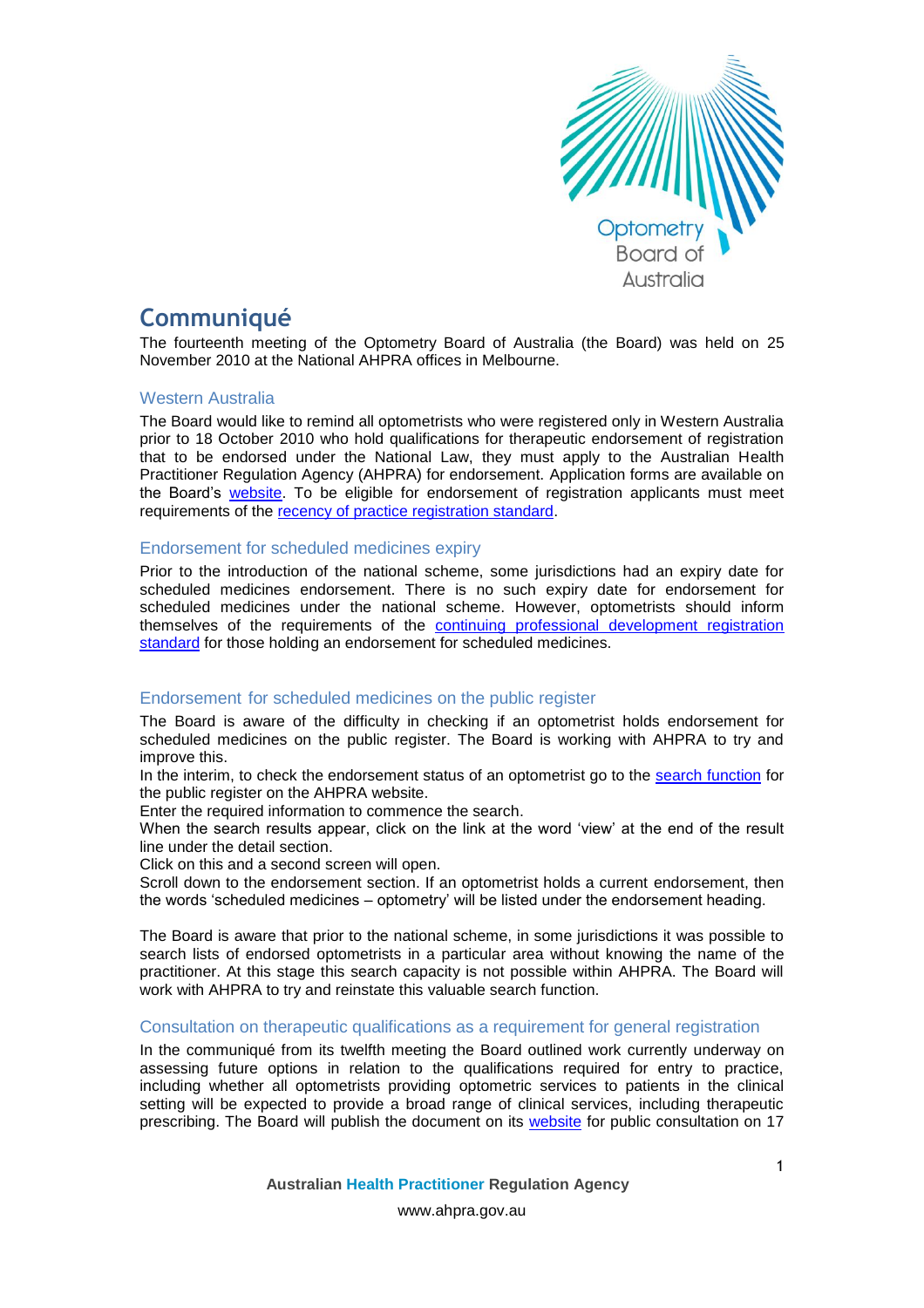

January 2011 for an extensive period of time to provide all interested parties with the opportunity to respond.

#### Registration Renewal

It is important that all registered optometrists are aware of the importance of renewing your registration on time under the national scheme. AHPRA will manage the renewal process on behalf of the Board. You will be provided with at least two months notice before your registration is due. Those registrants who do not renew their registration before one month after the due date will see their registration lapse and their name removed from the register.

The Board would like to remind all optometrists that the primary responsibility for renewing lies with the individual. To ensure that there are no difficulties in receiving the renewal notice, optometrists should notify AHPRA of any changes to their contact details as soon as practical. A change of address form is available on the [AHPRA website.](http://www.ahpra.gov.au/Registration/Registration-Process/Common-Application-Forms.aspx)

The Board has been informed by AHRA that there is a delay in the issuing of the receipts for payments made online for those who have renewed in recent weeks. Optometrists who have renewed their registration online are advised to check that their payment has been debited correctly from your bank account and that your name appears on the [public register.](http://www.ahpra.gov.au/Registration/Registers-of-Practitioners.aspx) If you have any concern regarding this, please contact AHPRA on 1300 419 495 or via the [online](https://www.ahpra.gov.au/about-ahpra/contact-us/make-an-enquiry.aspx)  [enquiry form.](https://www.ahpra.gov.au/about-ahpra/contact-us/make-an-enquiry.aspx)

#### Return to Practice and Supervision Guidelines

As stated in its previous communiqué, the Board is aware of the impacts of the recency of practice registration standard on all registrants particularly those who have had a break from practice for some time. The Board is working on a guideline to inform registrants who wish to return to practice after an absence of more than 3 years. This document will include possible requirements of mentoring, supervision, and CPD requirements.

The Board is also developing supervision guidelines for optometrists supervising their colleagues as they return to practice.

#### Registration fees

The Board has released a statement to explain the variation in renewal fees across the different states and territories during the transition to one renewal date of 30 November. The statement is available from the [News & Updates](http://www.optometryboard.gov.au/News.aspx) section of the Board's website.